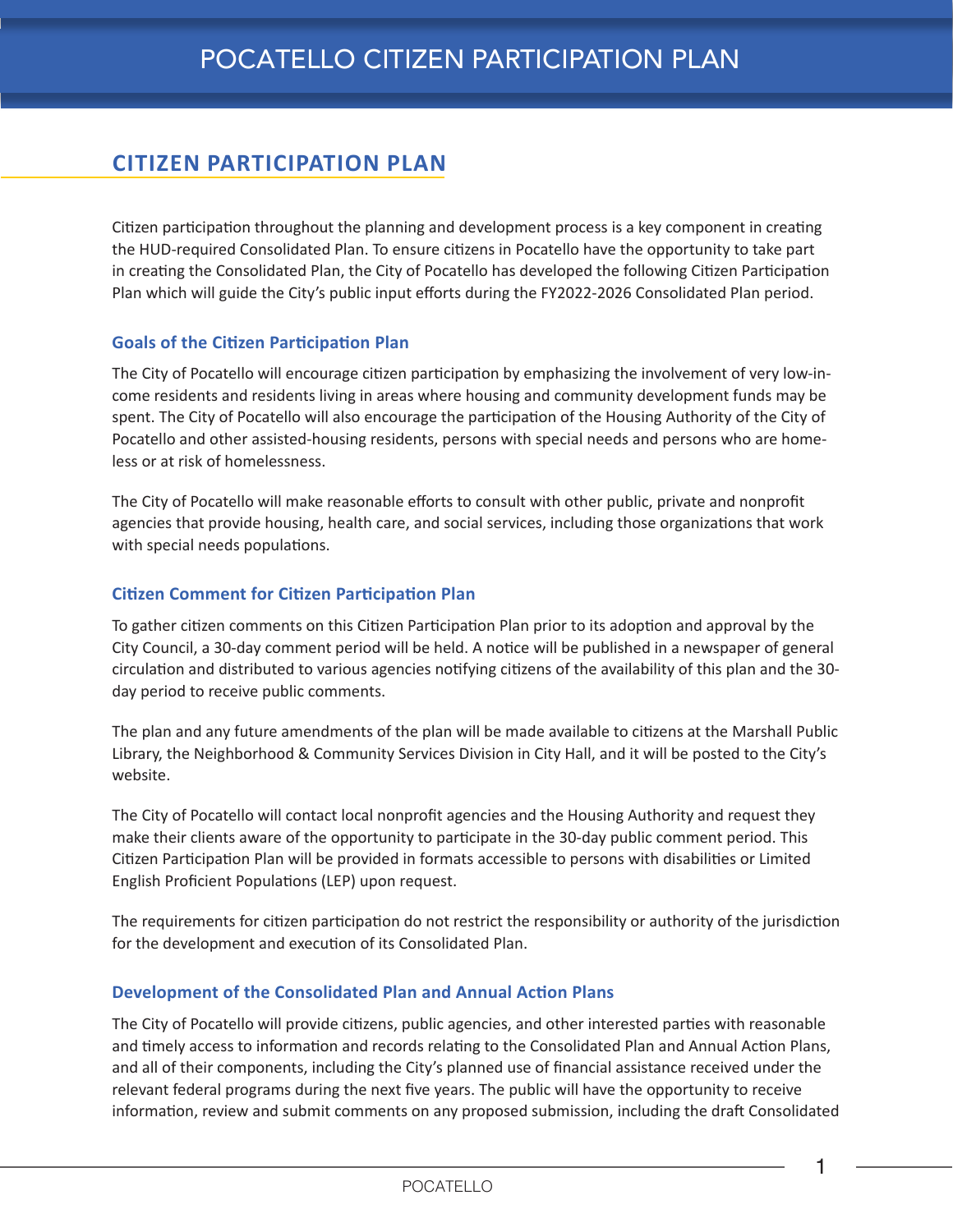

Plan, the Annual Action Plans, and any substantial amendments to the plans. A 30-day comment period will be established, and a public hearing held on the proposed submission and adoption of these plans.

Information will be made available on the range of programs, the amount of assistance the City expects to receive, the amount of funds available, and the estimated amount proposed to benefit low-moderate income residents. These groups will also have access to the City's plans to minimize displacement of residents and businesses and assist those displaced as a result of these activities. Information and public records will be available during regular business hours in the Neighborhood & Community Services Division.

The City Council will conduct a public hearing to obtain oral input from citizens including representatives of very low income, special needs populations, and the needs of the community including but not limited to housing, community development, infrastructure, economic development, and homeless assistance.

Reasonable notification of the public hearing and opportunity to comment on the performance reports will be provided for all initial plans and any substantial amendments. The City will consider all written comments and oral comments from public hearing in preparing plans and reports.

#### **Public Hearings**

Throughout the year citizens will be given the opportunity to attend City Council meetings. To obtain citizen views, the City will hold at least two public hearings, each with a minimum of 15-day notification, at a minimum of two different stages of the program. The City of Pocatello program year begins April 1 and ends March 31. These public hearings may address and respond to proposals and comments on:

- **Housing and community development needs;**
- Development of proposed activities;
- Review of proposed uses of funds; and
- **Review of program performance.**

The City of Pocatello will provide public meetings that are conveniently timed for people who might or will benefit from program funds, accessible to people with disabilities, and adequately publicized with sufficient information about the subject of the hearing to permit informed comment. The public hearings will be held on a weekday evening in the City Council Chambers of the Municipal Building, which is centrally located, easily accessible by car with adequate parking, and handicapped accessible.

1. The adoption of the Citizen Participation Plan. Prior to the plan's adoption or amendment, it will be available for review and comment for a full 30 days;

#### **Access to Meetings**

The City of Pocatello will provide adequate, timely notification of meetings so all citizens can attend the public hearings. This will include, as appropriate, legal notices, advertisements, press releases, public service announcements, letters, publication on the City's website, or other means of notifying interest-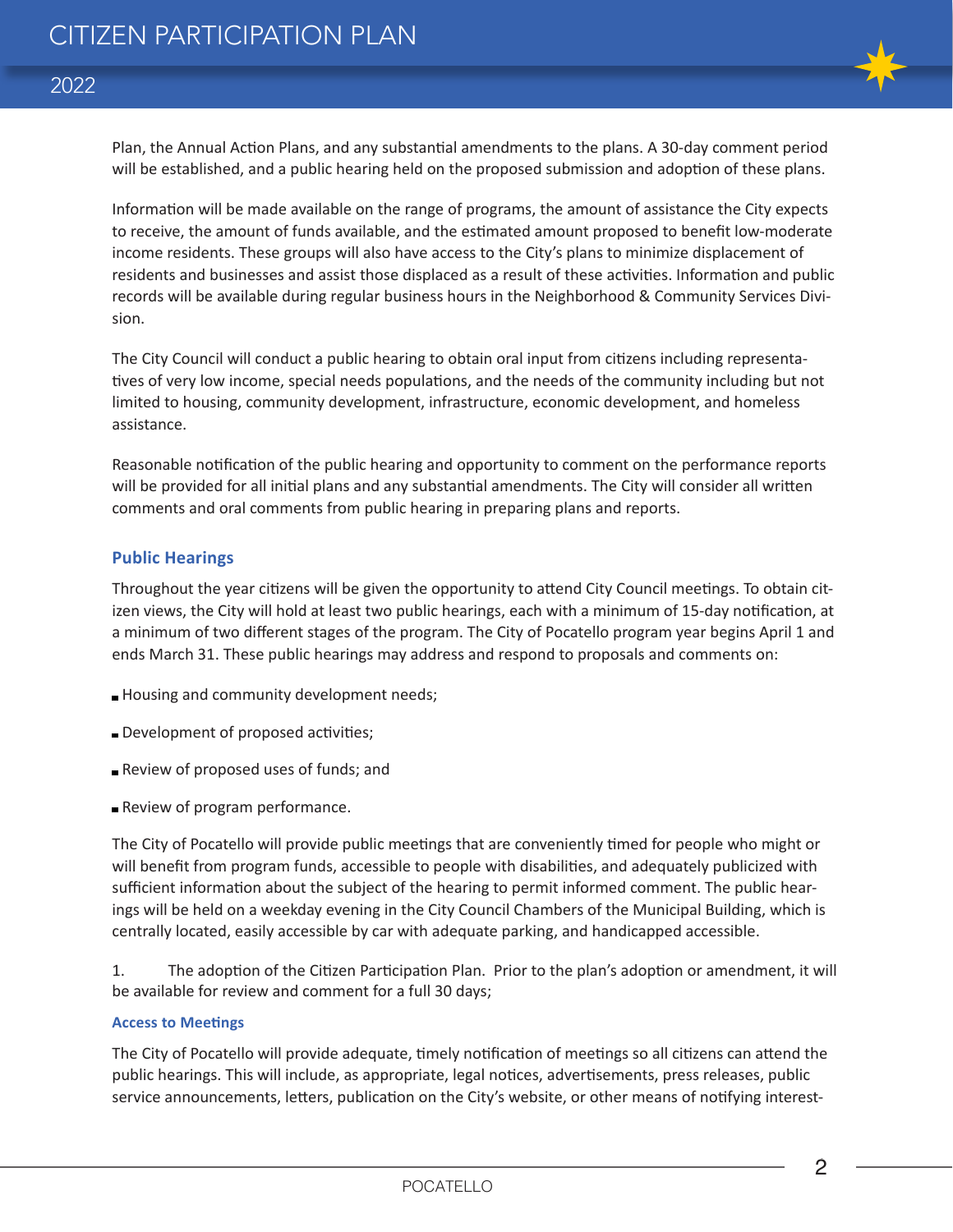

## 2022

ed parties. The City will use special outreach efforts to encourage participation by residents of low- and moderate-income neighborhoods. These efforts, along with consultation with representatives of the Housing Authority of the City of Pocatello, will also encourage participation by residents of public housing.

The City of Pocatello will also provide reasonable accommodations for persons with disabilities to all public hearings and local meetings. Reasonable accommodations include, but are not limited to: holding meetings in handicapped-accessible buildings, providing for sign language interpreters if requested and/or foreign language interpreters, etc., when there is reason to believe that a significant number of non-English speaking residents will be in attendance or if requests for such assistance are made in advance of the meetings.

#### **Reasonable Notifications**

The City of Pocatello will provide the citizens with reasonable notification of public hearings and public comment opportunities. Notification of public hearings will take place a minimum of 15 days prior to the hearing date.

The City will publish these notifications in the City of Pocatello's newspaper of record and on the City's website at www.pocatello.us with sufficient information on the subject of the public meeting or the subject of the public comment period.

### **Timely Response**

The City of Pocatello will consider any and all comments and complaints from citizens, agencies, units of general local government, or other interested parties in regard to the Consolidated Plan, any amendments to the Plan, and all performance reports. Responses to any complaints and written comments, which are not accepted into the document under discussion, must be provided within 15 working days by the Neighborhood & Community Services Division.

If the written response from Neighborhood & Community Services Division is unsatisfactory, depending on the nature of the comment or complaint, the concern may be addressed to the Mayor or the City Council. A summary of public input (and any and all staff responses to "unaccepted" or unincorporated comments and complaints) will then be attached to the final Consolidated Plan, each Consolidated Plan Amendment, and each Annual Performance Report prior to their submittal to HUD.

### **Consolidated Annual Performance and Evaluation Report (CAPER)**

The CAPER reports the city's completion of projects and activities as outlined within the Action and Consolidated Plans and the expenditure of Community Development Block Grant funds received by the city. The City of Pocatello must submit an annual CAPER report to HUD within 90 days after the close of each program year, unless a waiver is granted.

 Prior to the submittal of the Consolidated Annual Performance and Evaluation Report to HUD and following reasonable notification requirements, a 15-day comment period will be provided.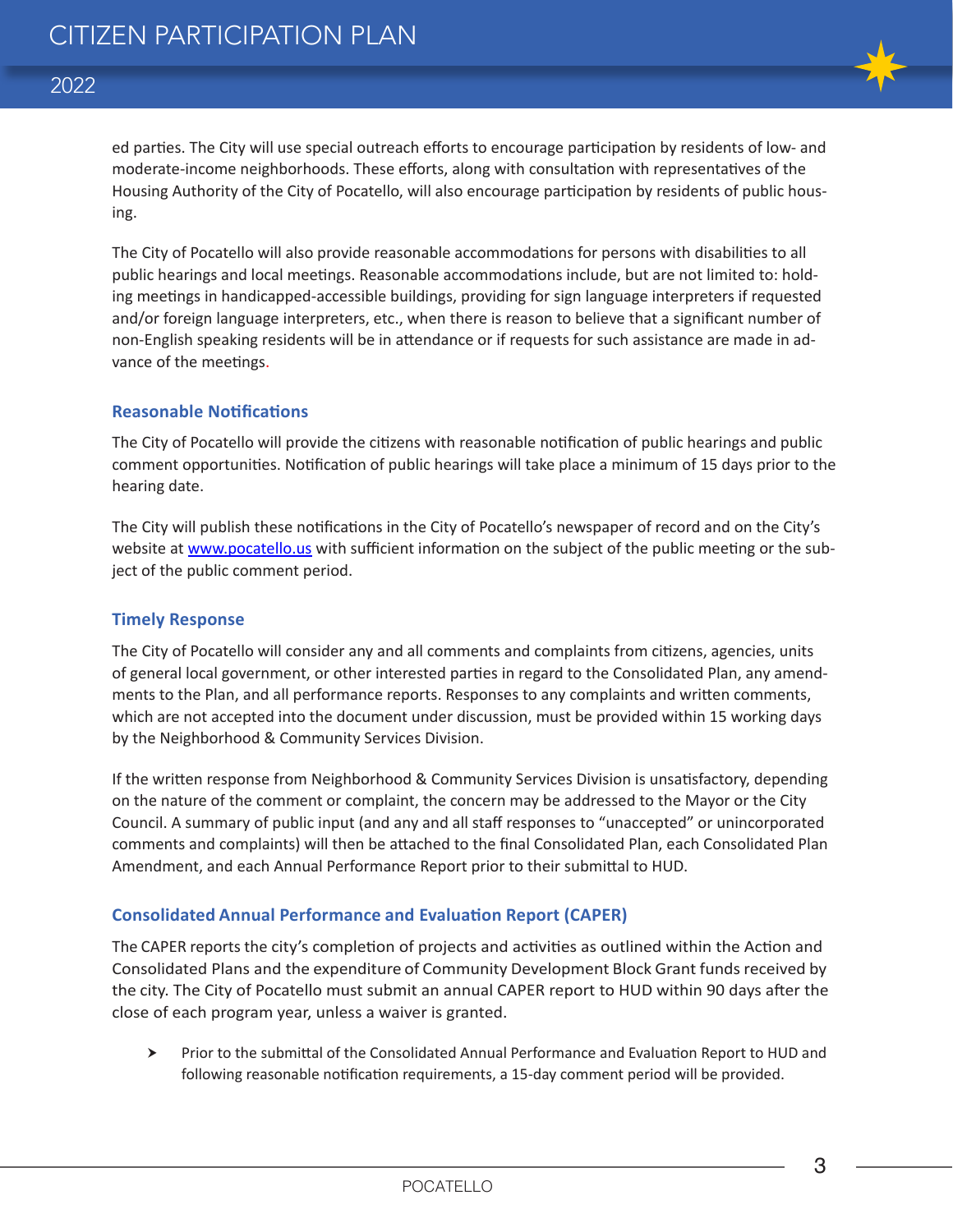

## **AMENDMENTS**

#### **Amendments to the Consolidated Plan**

Substantial changes in any element of a previously adopted Consolidated Plan (i.e., goals and strategies, targeted revitalization areas, funding principles or the competitive scoring process, or the five-year expenditure priorities) shall require an amendment to the Consolidated Plan. Specifically, the Consolidated Plan must be amended whenever the City of Pocatello makes one of the following decisions:

1. To make a change in its allocation priorities or a change in the method of distributing the funds;

2. To carry out an activity using funds from any program covered by the Consolidated Plan (including program income) not previously described in an adopted Action Plan; or

3. To change the purpose, scope, location or beneficiaries of its activities.

Following established notification procedures, the City will hold a public hearing and make any amendments to the Consolidated Plan available for citizen comment for a 30-day period. The City will consider any written or oral comments received in preparing any substantial amendments to the Plan.

#### **Amendments to the Annual Action Plan**

Substantial changes in the planned or actual activities will require an amendment to an adopted action plan. The following criteria will be utilized:

1. If the scope of work for a project changes, NCS staff will determine on a case-by-case basis whether an amendment is required for the Consolidated Plan and/or Annual Action Plan; and

2. If a project budget increases or decreases by greater than 20 percent of the City's total current block grant allocation.

Following established notification procedures, the City will hold a public hearing and make any amendments to the Action Plan available for citizen comment for a 30-day period. The City will consider any written or oral comments received in preparing any substantial amendments to the Plan.

Prior to hearing and comment, all substantial action plan amendments must be reviewed by the CDBG Advisory Committee. CDBG staff may make determinations on all amendments that do not meet the definition of substantial. Copies of comments along with the City's response, if any, will be sent to HUD if they occur outside of the Consolidated Planning process and, as such, do not appear in the Consolidated Plan.

Funding adjustments required post plan development or post award will not trigger a substantial amendment unless total annual entitlement increases or decreases by over 20% of previous award year.

Development of the Annual Action Plan is often complete prior to release of the entitlement annual allocation by HUD. City staff may make minor changes to funding awards to reflect these changes. No